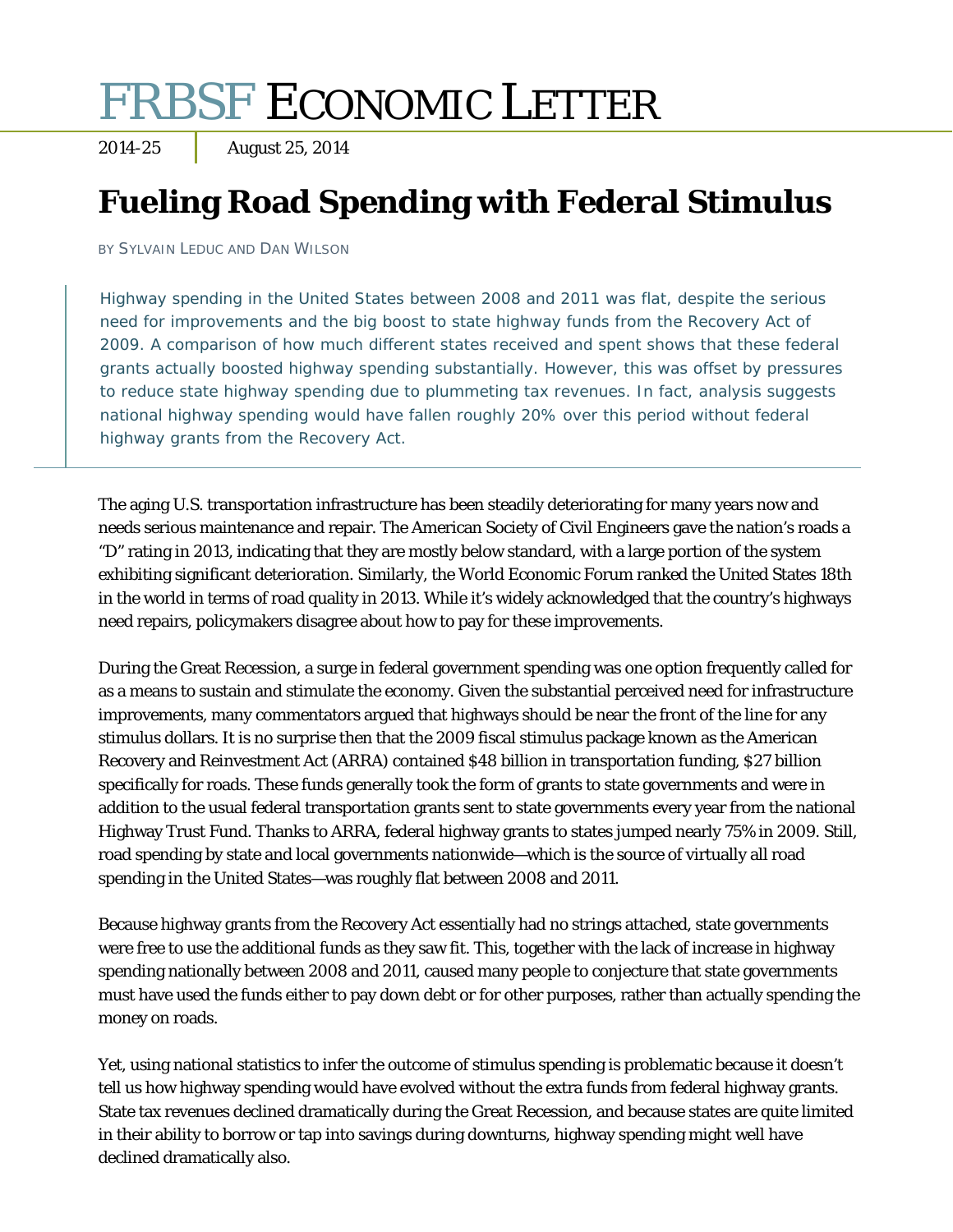In this *Economic Letter*, we turn to the more detailed state-level transportation data to examine the extent to which highway grants from the Recovery Act led states to increase their spending on roads. Strikingly, these data show a very strong positive relation between how much a given state received in ARRA highway grants and how much the state spent on roads over 2009 to 2011. Additional analysis suggests this correlation reflects a causal effect of federal grants on state highway spending. In fact, we find that state highway spending was boosted over these three years even more than dollar-for-dollar with the ARRA highway grants, as initial spending appears to have spurred complimentary investment in subsequent years.

About one-third of the total cost of the ARRA came in the form of grants to state governments. Many observers have argued that the federal government relinquishes much of its control over how stimulus funds are ultimately used when it gives such grants to states. They argue that the federal government instead should allocate stimulus dollars to direct federal purchases. But in the case of highway infrastructure, this would be difficult since road construction and maintenance are primarily administered by state and local governments. Nevertheless, our findings indicate that, at least in the case of road infrastructure, conducting countercyclical fiscal policy through changes in grants can indeed be effective at boosting state government spending on the targeted activity.

## **Highway grants in the Recovery Act**

The financial crisis in the fall of 2008 and the rapid decline in economic activity that followed led to the enactment of the American Recovery and Reinvestment Act (ARRA) in February 2009. The latest estimates put the 10-year cost of the package at roughly \$800 billion, with the vast majority of the costs incurred in the first three years. The Recovery Act involved a combination of tax cuts, representing roughly one-third of the cost, and increased spending.

Of the spending, about half took the form of grants to state and local governments. Specifically, the Bureau of Economic Analysis (BEA) reports that between 2009 and 2012, \$282 billion was paid out in federal transfers to help support health, education, infrastructure, and other programs at state and local

levels. Capital grants for transportation infrastructure constituted nearly \$48 billion of these transfers between 2009 and 2012, with \$27 billion going toward highway grants to state governments. This was on top of the usual grants states receive every year out of the federal Highway Trust Fund.

The importance of ARRA grants relative to other highway grants is shown in Figure 1. The bars in the figure show that states received between \$50 and \$100 per capita in highway grants annually between 1983 and 2008, valued in 1997 dollars. The Recovery Act added about \$70 per

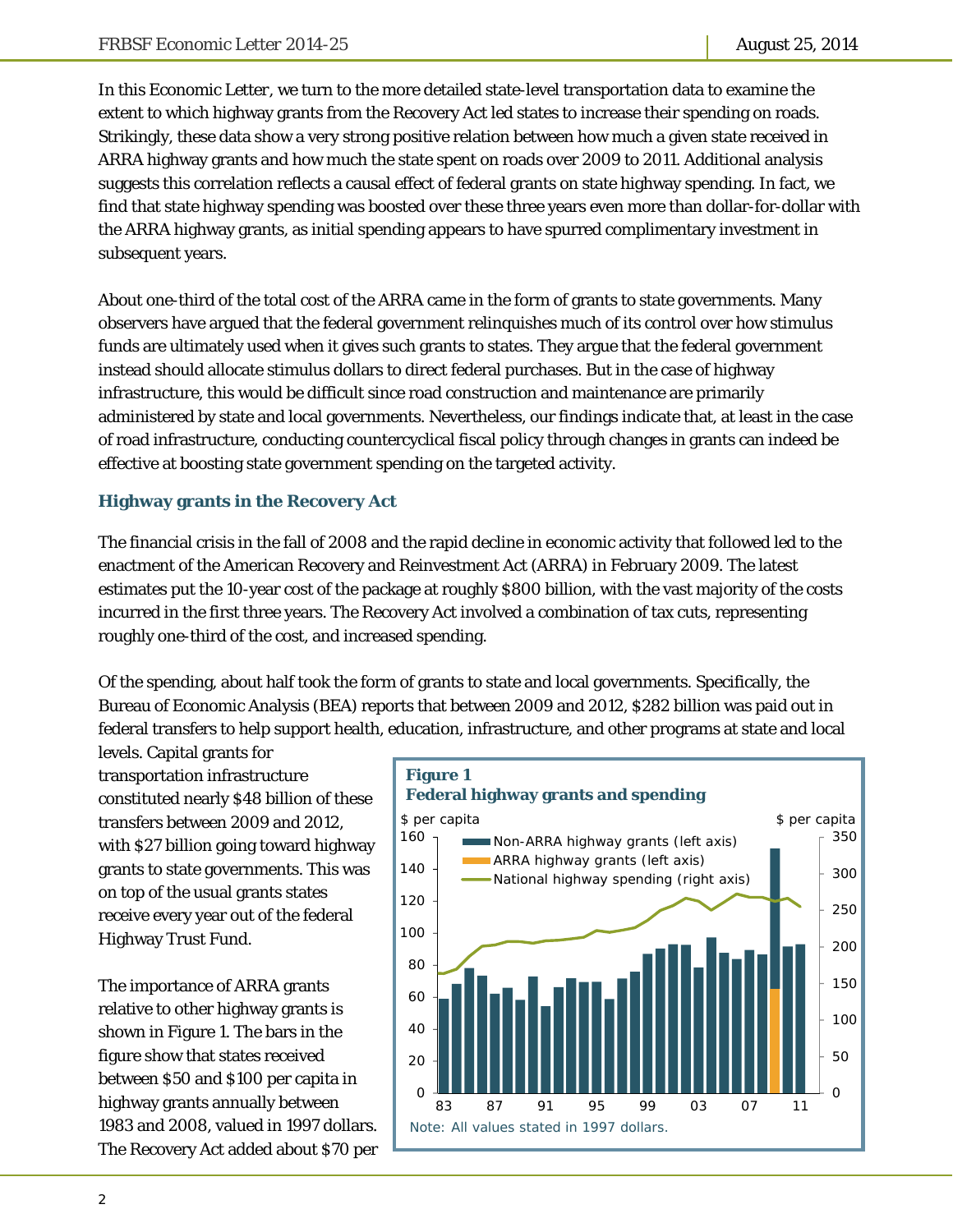capita (\$27 billion) in 2009, a jump of nearly 75% in a single year. Yet, national spending on highways remained roughly flat between 2008 and 2011 (green line).

#### **Analyzing differences across states**

To investigate the effects of ARRA highway grants on state highway spending, we use an approach called difference-in-differences using state-level data. In this method, the ARRA grants can be thought of as a "treatment," with each state receiving a different "dosage" of the treatment. First we measure how much each state changed its per capita highway spending, which is our outcome of interest, from before the treatment, that is, 2008, to after the treatment, in 2009, 2010, or 2011. Any permanent or persistent determinant of a state's per capita highway spending, such as its population density, climate, or political preferences, should affect the level of highway spending in both the pre-treatment and post-treatment periods, but should not affect the before/after difference in the state's highway spending. The second part of the difference-in-differences method involves looking across states and relating this before/after difference in a state's highway spending to the amount of treatment (ARRA highway grants) the state received. In other words, did states receiving more ARRA grants per capita show a bigger change in highway spending per capita?

As in medical studies of treatment effects, in the ideal experiment the treatment dosage would be assigned randomly to different patients (states). Of course, in the real world, countercyclical fiscal policy is not conducted randomly and so it might raise some concerns if the funds had been disproportionately distributed to states that would have spent less (or more) on highways anyway. For example, the federal government may have channeled more highway grants to states experiencing deeper recessions and more severe budgetary crises, that is, states likely to cut government spending sharply—on highways and everything else—regardless of the grants. In this case, any difference-in-differences correlation we observe would not reflect the true casual effect of the ARRA grants.

It turns out, however, that the distribution of the ARRA highway grants was essentially independent of states' economic conditions. To speed up disbursement of funds and to minimize the role of political influence, the Recovery Act was designed to channel the majority of funds to states through pre-existing transportation programs. For instance, the ARRA highway funds were partly distributed according to long-standing formulas that have historically been used to apportion highway grants to states under the Federal-Aid Highway Program (see Leduc and Wilson 2013). These formulas are based on information about road factors in each state that change very little over time. For instance, one key factor in these formulas is each state's share of the nation's highway lane-miles, a factor that has changed little since the initial planning of the Interstate Highway System in the early 1940s.

Rather remarkably, we find that the distribution of highway lane-miles across states in the initial proposal for the national highway system, which was produced in 1944 by the Franklin D. Roosevelt Administration, strongly predicts the distribution of ARRA grants to states some 65 years later. In our difference-in-differences analysis, we can use the predicted distribution of ARRA grants from these initial drafts in place of the actual distribution to ensure that our results do not reflect any relation between grants and states' economic conditions in 2009.

Our results indicate that each dollar of ARRA highway grants received increased states' road spending by about 50 cents in 2009 and by about 75 cents in both 2010 and 2011. Thus, over the course of three years, the cumulative effect of one dollar of grants was nearly two dollars in higher state road spending. This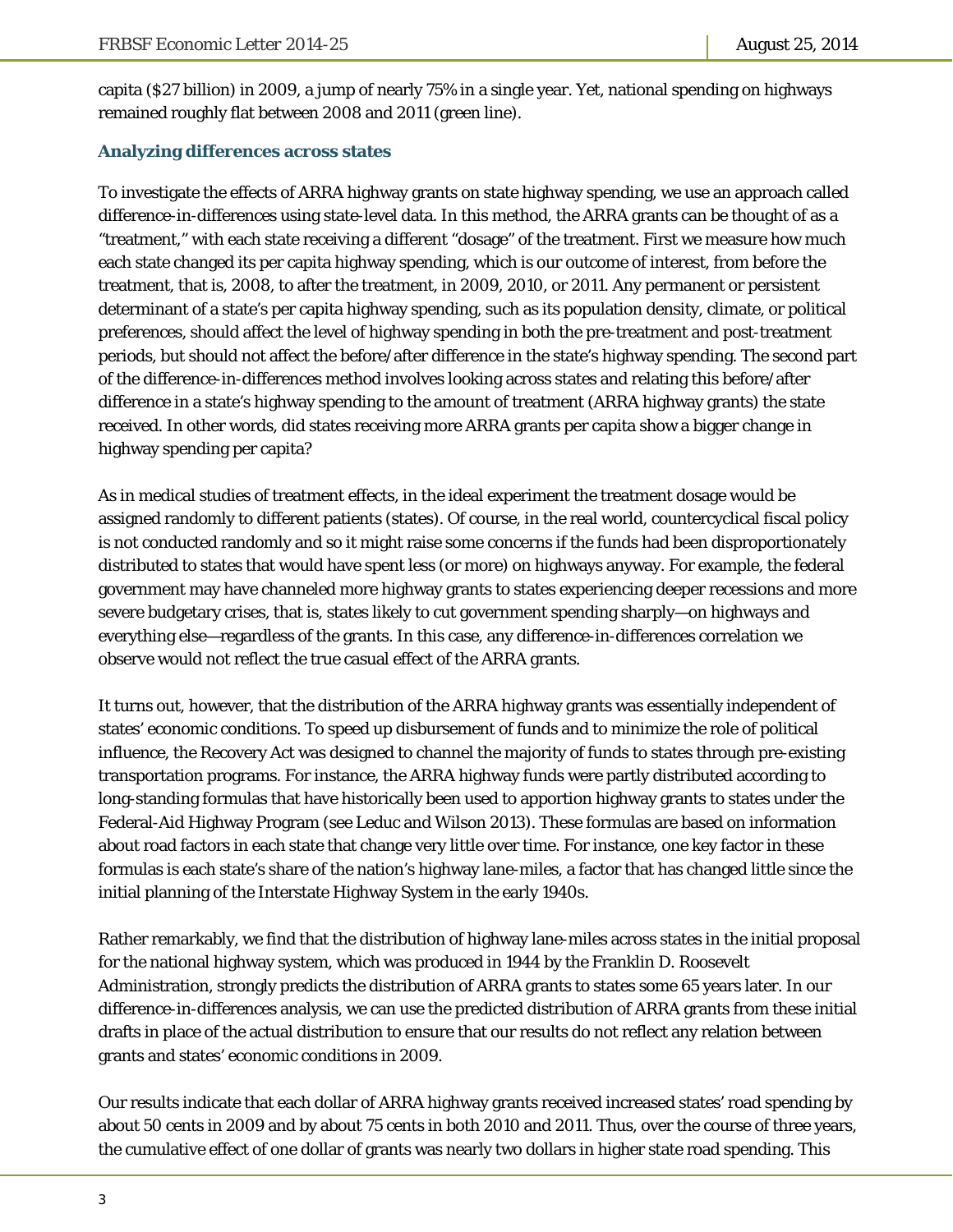greater than dollar-for-dollar response suggests that federally funded road projects may encourage complimentary state-funded road projects. For instance, new or expanded highways and bridges often spur new nearby commercial and residential development, creating demand for new local roads around that development. As we document in more detail in Leduc and Wilson (2014), these results are very robust to changes in the simple specification described above.

#### **What spending might have been without federal stimulus**

Using our results, we can construct an estimate of what the path of national highway spending would have been without the ARRA highway grants, which we report in Figure 2. Our estimates suggest that national highway spending would have declined roughly 20% percent between 2009 and 2011, similar to the decline in state tax revenues, without the additional highway grants from the Recovery Act. As discussed in Leduc and Wilson (2012, 2013), by spurring highway spending, the federal grants likely have had an important effect on economic activity,



since each federal grant dollar tended to raise that state's annual economic output by at least two dollars, which represents a relatively large economic multiplier.

#### **Conclusion**

Using an approach that compares differences across states between 2008 and 2011, we show that states increased their highway spending more than dollar-for-dollar in answer to the federal stimulus authorized by the American Recovery and Reinvestment Act. Without these extra funds, we estimate that national spending on highways would have declined roughly 20% between 2008 and 2011, on par with the decline in state tax revenues. Given the large multiplier effect from infrastructure spending that past studies have documented, the additional spending on highways likely had a significantly positive effect on economic activity.

- *[Sylvain Leduc i](http://www.frbsf.org/economic-research/economists/sylvain-leduc/)s a vice president in the Economic Research Department of the Federal Reserve Bank of San Francisco.*
- *[Dan Wilson i](http://www.frbsf.org/economic-research/economists/daniel-wilson/)s a research advisor in the Economic Research Department of the Federal Reserve Bank of San Francisco.*

#### **References**

Leduc, Sylvain, and Daniel J. Wilson. 2012. "Highway Grants: Roads to Prosperity?" *FRBSF Economic Letter* 2012- 35 (November 26). http://www.frbsf.org/economic-research/publications/economicletter/2012/november/highway-grants/

Leduc, Sylvain, and Daniel J. Wilson. 2013. "Roads to Prosperity or Bridges to Nowhere? Theory and Evidence on the Impact of Public Infrastructure Investment." *NBER Macroeconomics Annual 2012*, vol. 27, pp. 89–142.